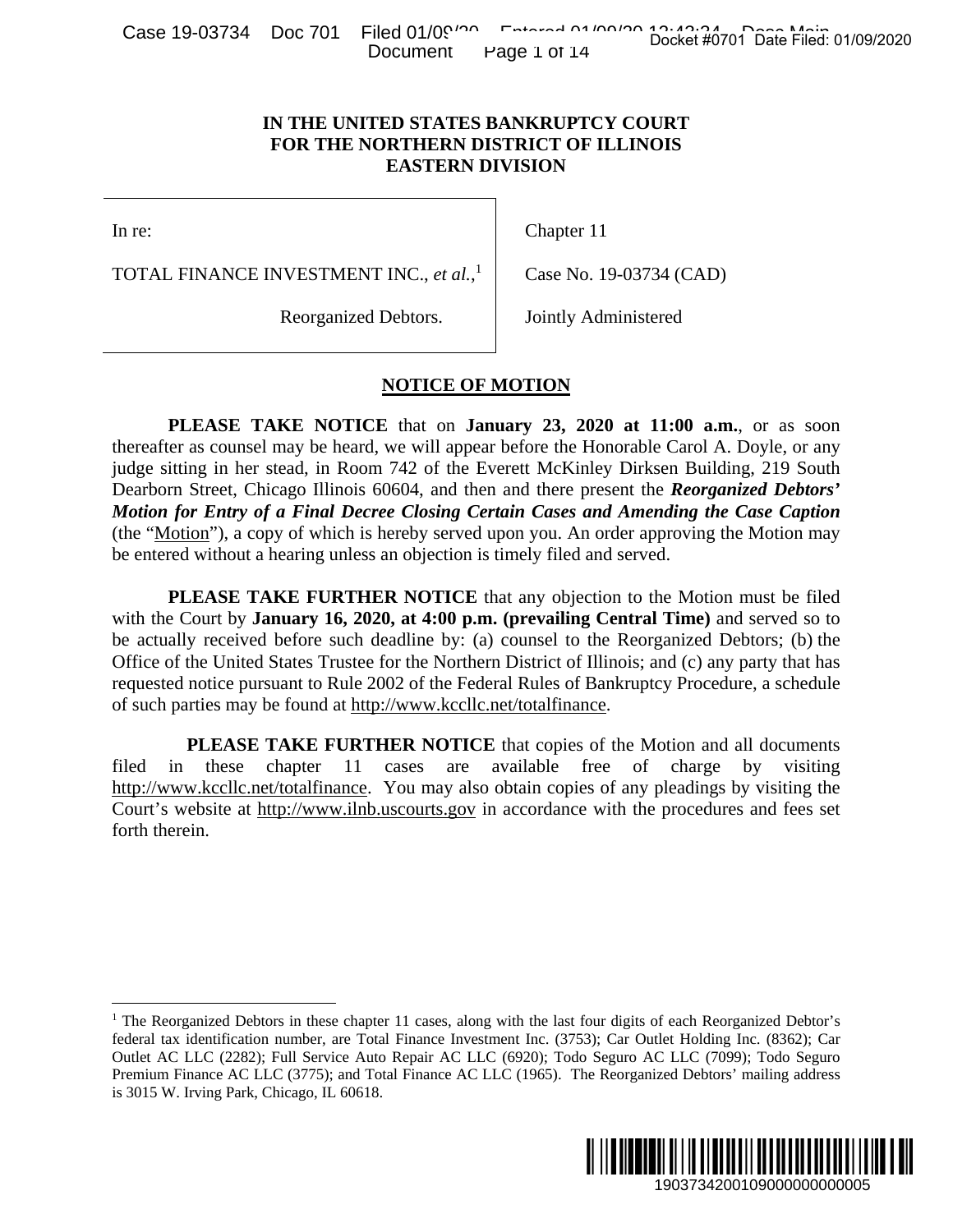Case 19-03734 Doc 701 Filed 01/09/20 Entered 01/09/20 12:43:34 Desc Main Page 2 of 14

Dated: January 9, 2020 Chicago, Illinois

## SIDLEY AUSTIN LLP

*/s/ Bojan Guzina*

 Bojan Guzina (ARDC #6277585) Jackson T. Garvey (ARDC #6320652) One South Dearborn Street Chicago, Illinois 60603 Telephone: (312) 853-7000 Facsimile: (312) 853-7036

ATTORNEYS FOR THE REORGANIZED DEBTORS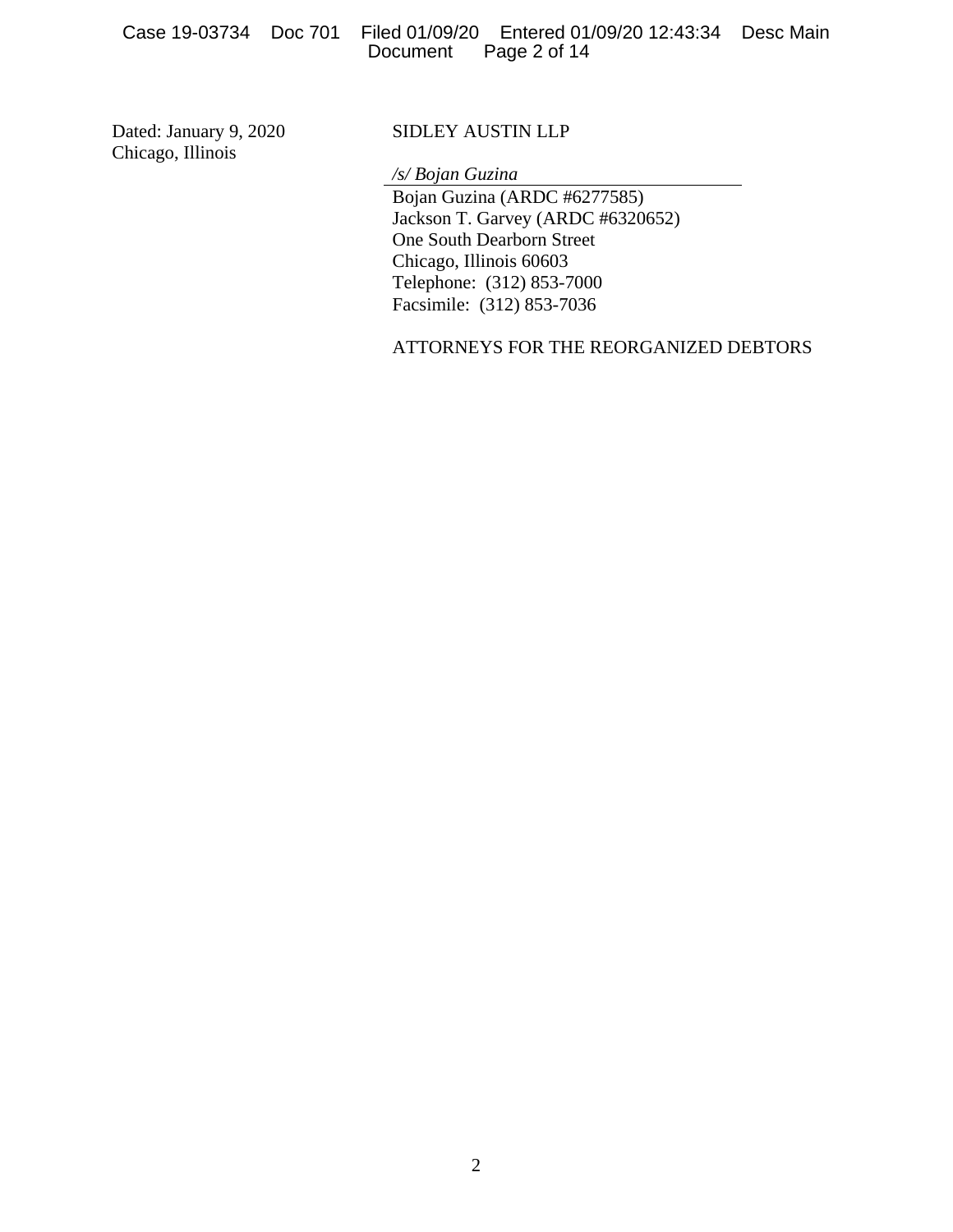Case 19-03734 Doc 701 Filed 01/09/20 Entered 01/09/20 12:43:34 Desc Main Page 3 of 14

## **IN THE UNITED STATES BANKRUPTCY COURT FOR THE NORTHERN DISTRICT OF ILLINOIS EASTERN DIVISION**

In re:

 $\overline{a}$ 

Chapter 11

TOTAL FINANCE INVESTMENT INC., *et al.*, 1

Case No. 19-03734 (CAD)

Reorganized Debtors.

Jointly Administered

## **REORGANIZED DEBTORS' MOTION FOR ENTRY OF A FINAL DECREE CLOSING CERTAIN CASES AND AMENDING THE CASE CAPTION**

The reorganized debtors and debtors-in-possession in the above-captioned chapter 11 cases (the "Reorganized Debtors" and, prior to the effective date of their confirmed chapter 11 plan of reorganization, the "Debtors") hereby submit this motion (the "Motion")<sup>2</sup> for entry of a final decree, substantially in the form attached hereto as **Exhibit A** (the "Proposed Final Decree"), pursuant to sections 105(a) and 350(a) of title 11 of the United States Code, 11 U.S.C. §§ 101 et seq. (the "Bankruptcy Code"), rule 3022 of the Federal Rules of Bankruptcy Procedure (the "Bankruptcy Rules"), and rule 3022-1 of the Local Rules for the United States Bankruptcy Court for the Northern District of Illinois (the "Local Rules"), (i) closing the chapter 11 cases of the Reorganized Debtors other than the case of Car Outlet AC LLC (Case No. 19-03740) (the case of Car Outlet AC LLC, the "Remaining Case," and all other jointly administered cases, the "Closing Cases"); (ii) providing that, subsequent to the entry of the Proposed Final Decree, any pending or future matters regarding the Closing Cases shall be addressed in the Remaining Case;

<sup>&</sup>lt;sup>1</sup> The Reorganized Debtors in these chapter 11 cases, along with the last four digits of each Reorganized Debtor's federal tax identification number, are Total Finance Investment Inc. (3753); Car Outlet Holding Inc. (8362); Car Outlet AC LLC (2282); Full Service Auto Repair AC LLC (6920); Todo Seguro AC LLC (7099); Todo Seguro Premium Finance AC LLC (3775); and Total Finance AC LLC (1965). The Reorganized Debtors' mailing address is 3015 W. Irving Park, Chicago, IL 60618.

<sup>&</sup>lt;sup>2</sup> Capitalized terms not defined herein shall have the meanings ascribed to them in the Plan (as defined herein), unless the context indicates otherwise.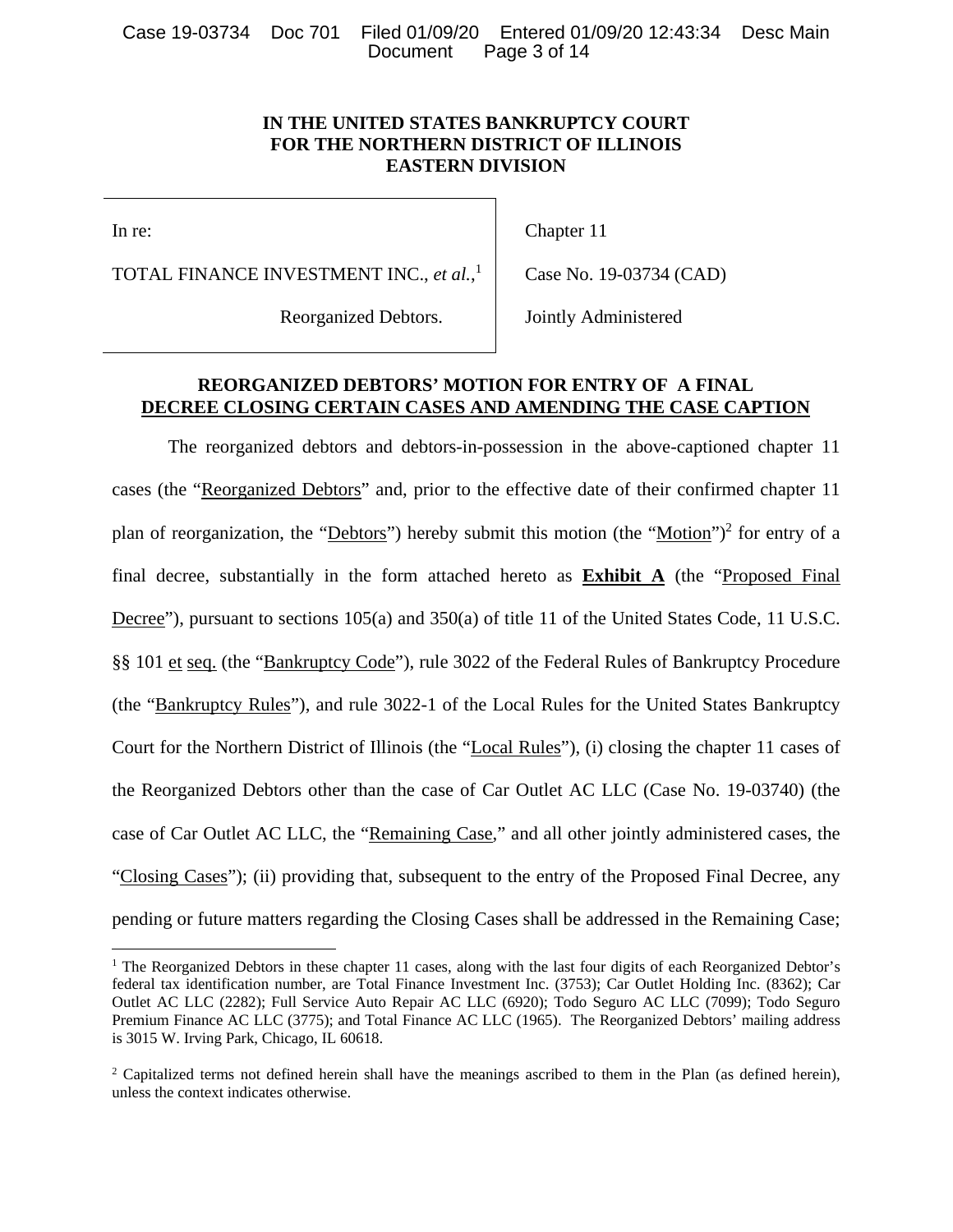#### Case 19-03734 Doc 701 Filed 01/09/20 Entered 01/09/20 12:43:34 Desc Main Page 4 of 14

and (iii) amending the caption of the Remaining Case. In support of this Motion, the Reorganized Debtors respectfully state as follows:

#### **JURISDICTION AND VENUE**

1. The Court has jurisdiction over this matter pursuant to 28 U.S.C. § 1334 and Internal Operating Procedure 15(a) of the United States District Court for the Northern District of Illinois. This matter is a core proceeding within the meaning of 28 U.S.C.  $\S$  157(b)(2), and the Debtors confirm their consent to the entry of a final order or judgment by the Court in connection with this Motion if it is determined that the Court, absent consent of the parties, cannot enter final orders or judgments in connection herewith consistent with Article III of the United States Constitution.

2. Venue is proper pursuant to 28 U.S.C. §§ 1408 and 1409.

3. The statutory bases for the relief requested in this Motion are sections 105(a) and 350(a) of the Bankruptcy Code, rule 3022 of the Bankruptcy Rules, and rule 3022-1 of the Local Rules.

#### **STATUS OF THE CASES**

4. On February 13, 2019 (the "Petition Date"), each of the Debtors filed a voluntary petition for relief under chapter 11 of the Bankruptcy Code. On February 14, 2019, the Court entered an order [Docket No. 32] authorizing the joint administration and procedural consolidation of these chapter 11 cases pursuant to Bankruptcy Rule 1015(b). On February 22, 2019, the United States Trustee for the Northern District of Illinois (the "U.S. Trustee") appointed an official committee of unsecured creditors (the "Committee") pursuant to section 1102 of the Bankruptcy Code [Docket No. 78]. No request has been made for the appointment of a trustee or examiner.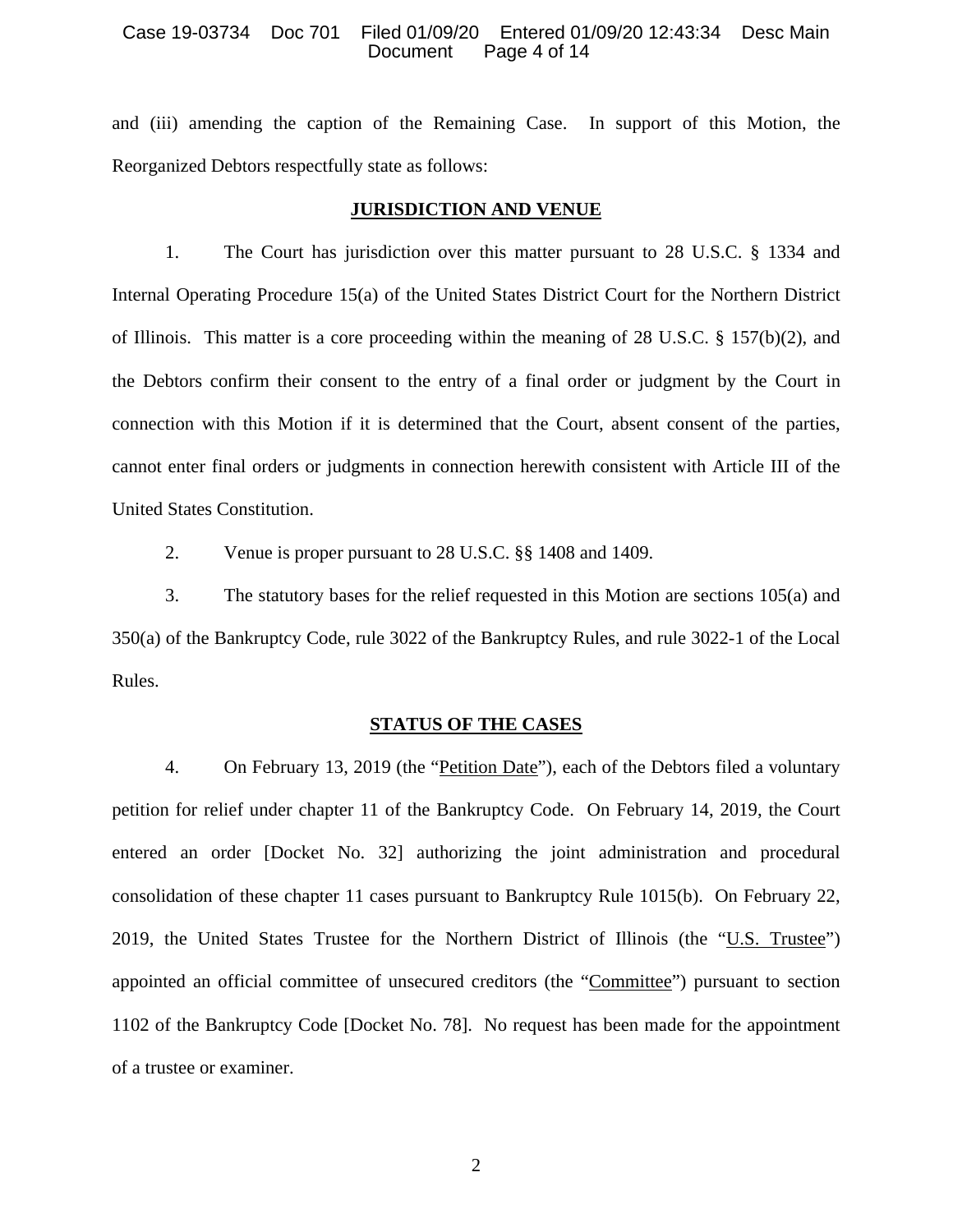#### Case 19-03734 Doc 701 Filed 01/09/20 Entered 01/09/20 12:43:34 Desc Main Page 5 of 14

5. On March 29, 2019, the Debtors filed their statements of financial affairs [Docket Nos. 251-257] (the "Statements"). On March 30, 2019, the Debtors filed their schedules of assets and liabilities [Docket Nos. 258-264] (the "Schedules"). On May 1, 2019, the Debtors filed amended schedules of assets and liabilities [Docket Nos. 356-362] (the "Amended Schedules" and, collectively with the Schedules and the Statements, the "Schedules and Statements").

6. On June 27, 2019, the Court entered the *Order Confirming the Second Amended Joint Chapter 11 Plan of Reorganization for Total Finance Investment Inc. and Its Debtor Affiliates* [D.I. 501] (the "Confirmation Order"). The plan of reorganization as confirmed by the Confirmation Order and attached thereto as Exhibit A is referred to herein as the "Plan."

7. The Effective Date of the Plan occurred on July 12, 2019. See Docket No. 524.

8. The Reorganized Debtors have substantially consummated the Plan, and all distributions required to be made thereunder have been made or will be made in accordance with the terms of the Plan.

9. As contemplated and required by the Plan and the Confirmation Order, all documents and agreements necessary to implement the Plan were executed in accordance with the terms of the Plan and the Confirmation Order.

10. More than 125 Proofs of Claim have been filed in these chapter 11 cases, each of which the Reorganized Debtors have addressed through allowance, negotiation, or the claims objection process. The Debtors and Reorganized Debtors have filed thirteen (13) substantive claim objections and one (1) omnibus non-substantive claim objection in an effort to resolve all the Proofs of Claim filed against the Debtors' estates. As of the filing of this Motion, all of the

3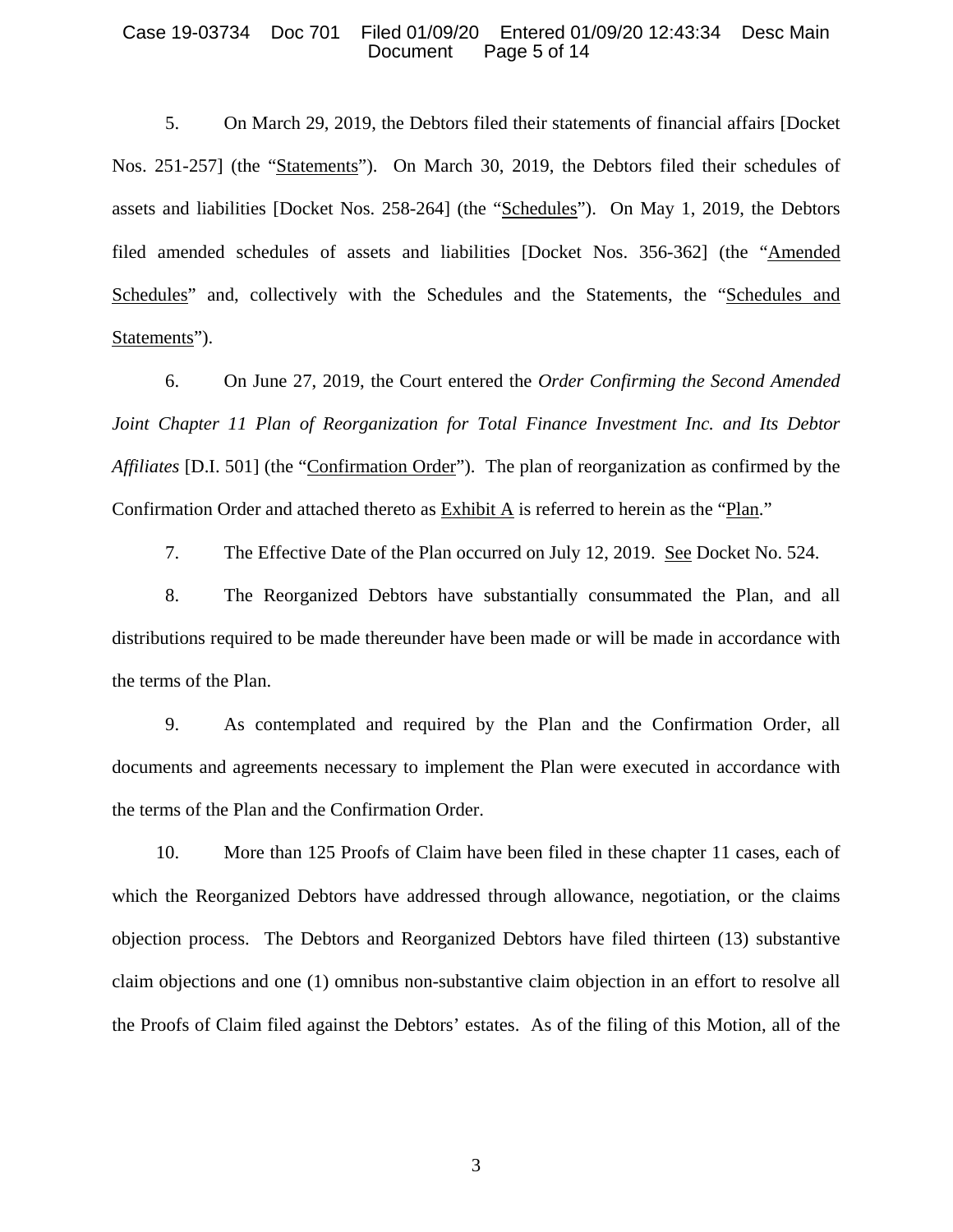#### Case 19-03734 Doc 701 Filed 01/09/20 Entered 01/09/20 12:43:34 Desc Main Page 6 of 14

Debtors' claim objections have been resolved either by an order of the Court, or consensually, as permitted by the Plan. See Plan Art. VII.<sup>3</sup>

11. The Reorganized Debtors have identified an additional 55 Proofs of Claim and/or amounts scheduled on the Schedules and Statements which the Debtors have satisfied during the course of the chapter 11 cases of the Reorganized Debtors or the period following the Effective Date, but which were not resolved pursuant to allowance and distributions under the Plan, an order of this Court, and/or a documented settlement agreement between the Reorganized Debtors and the respective claimants. The Reorganized Debtors satisfied these Proofs of Claim and scheduled amounts (collectively, the "Satisfied Claims") (i) in the ordinary course of business in accordance with the Bankruptcy Code, Bankruptcy Rules, and Local Rules, (ii) pursuant to "first-day" and "second-day" orders entered by this Court, or (iii) pursuant to the Plan. The Reorganized Debtors have included the Satisfied Claims on the *Notice of Satisfaction of Claims* (the "Notice of Satisfaction"), filed contemporaneously with this Motion. All holders of Satisfied Claims will be sent the Notice of Satisfaction such that they can respond should they dispute the Reorganized Debtors' determination of the status of their claim. The Reorganized Debtors will provide the Court a status update as to any responses received to the Notice of Satisfaction at the hearing on this Motion.

12. On the Petition Date, the Debtors filed a motion [Docket No. 23] (the "Sales Tax Motion") seeking the Court's determination of the entitlement of Debtor Car Outlet AC LLC ("Car Outlet AC") and non-Debtor Colorado Outlet, Inc. (f/k/a Car Outlet, Inc.) to certain sales

 $\overline{a}$ 

<sup>&</sup>lt;sup>3</sup> While the Debtors' objection to the proof of claim of Carolina Lopez Ramirez [Docket No. 418] (the "Lopez Ramirez Claims Objection") remains pending as of the date of this Motion, that objection has been resolved consensually by the Reorganized Debtors and Ms. Lopez Ramirez pursuant to Article VII of the Plan. The Reorganized Debtors filed a notice of withdrawal of the Lopez Ramirez Claims Objection as moot concurrently with this Motion.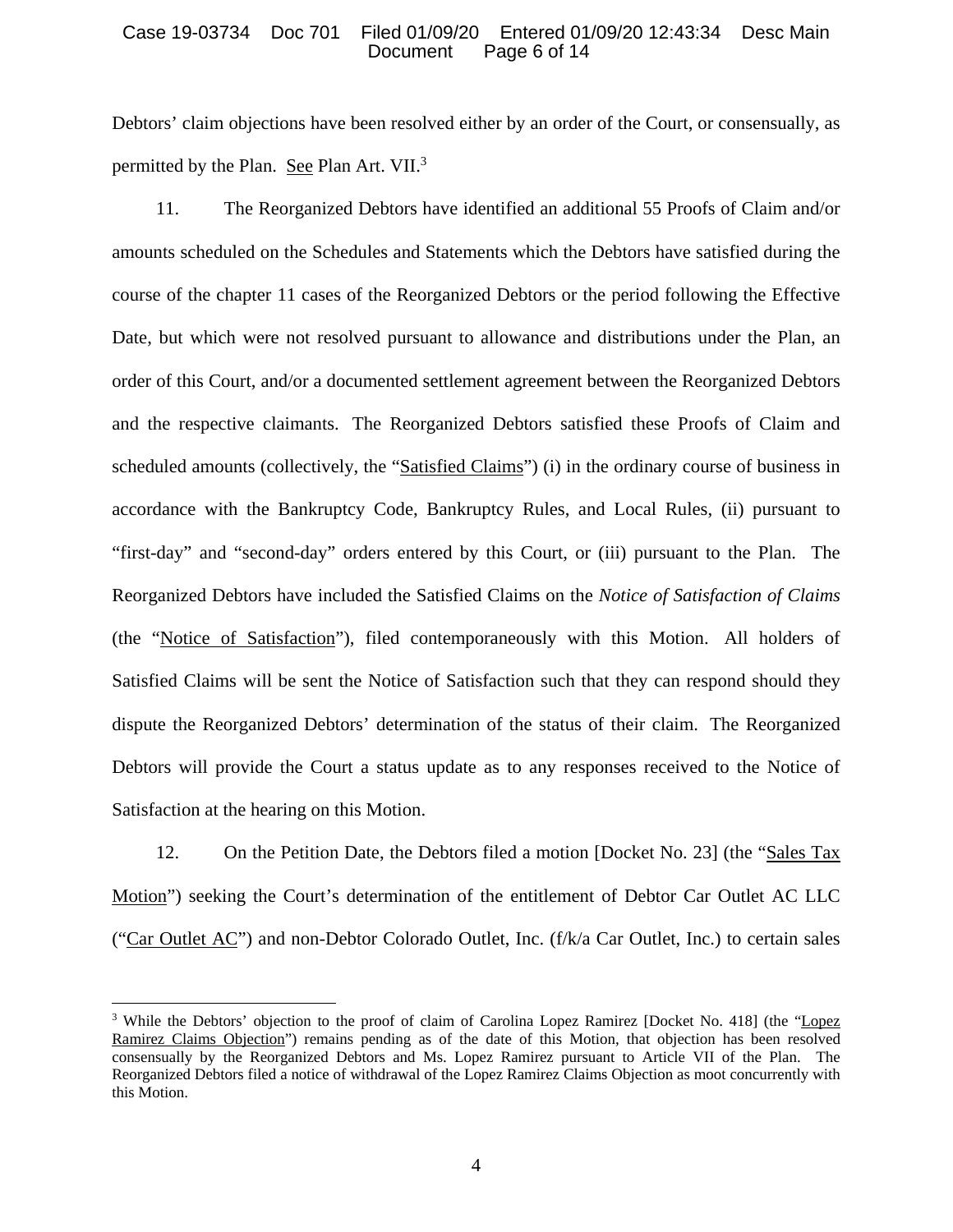#### Case 19-03734 Doc 701 Filed 01/09/20 Entered 01/09/20 12:43:34 Desc Main Page 7 of 14

tax credits from the Illinois Department of Revenue (the "IDOR"). The Court entered an order granting the Sales Tax Motion on June 11, 2019 [Docket No. 442] (the "Sales Tax Order"). On July 11, 2019, the IDOR filed a motion to reconsider the Sales Tax Order [Docket No. 519], which the Court denied on September 12, 2019 [Docket No. 614]. On September 26, 2019, the IDOR filed an notice of appeal of the Sales Tax Order [Docket No. 626] to the United States District Court for the Northern District of Illinois (the "District Court"), thereby initiating an appeal of the Sales Tax Order (the "Sales Tax Appeal"). The IDOR filed its opening brief in the Sales Tax Appeal on December 16, 2019. The Reorganized Debtors' brief is due February 7, 2020, and the IDOR's reply is due February 28, 2020.

13. Other than this Motion, no motions, contested matters, or adversary proceedings are pending in the Closing Cases.<sup>4</sup> The Reorganized Debtors will pay all quarterly fees owed to the U.S. Trustee, if any, as soon as reasonably practicable following entry of the Final Decree. The Reorganized Debtors do not believe that they owe any money to the Clerk of the Court as of the date hereof. Subject to the possibility that certain matters may be remanded to the Court for further proceedings in connection with the Sales Tax Appeal, the Court's role in the administration of the Closing Cases is complete.

#### **RELIEF REQUESTED**

14. By this Motion, the Reorganized Debtors request entry of the Proposed Final Decree, substantially in the form attached hereto as **Exhibit A**, (i) closing the Closing Cases and leaving open the Remaining Case; (ii) providing that, subsequent to the entry of the Proposed Final Decree, any pending or future matters regarding the Closing Cases shall be addressed in the

 $\overline{a}$ 

<sup>4</sup> While it is possible that the Sales Tax Appeal could result in a remand of certain proceedings to the Court, as of the date of this Motion there are no matters relating to the Sales Tax Motion pending before the Court.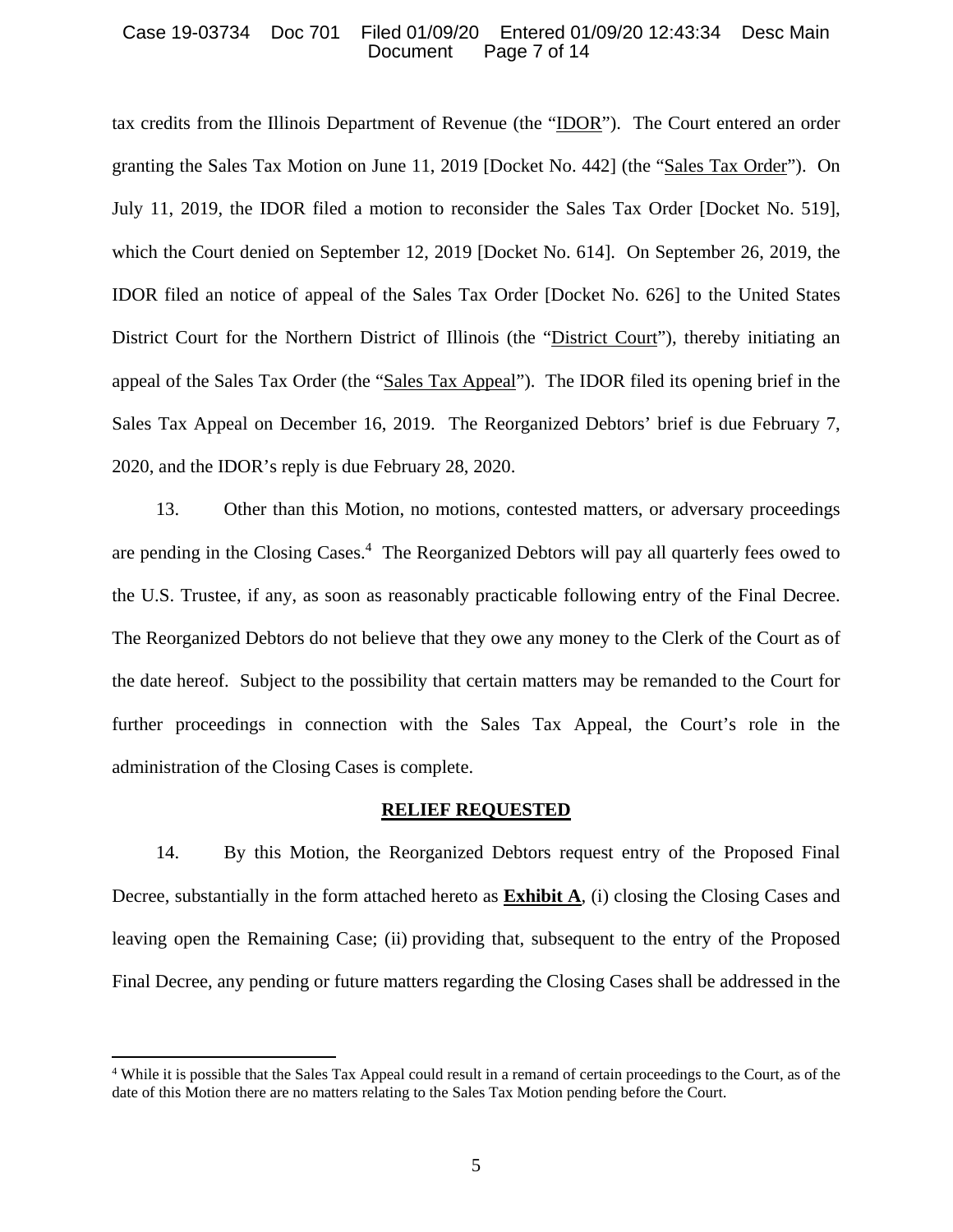#### Case 19-03734 Doc 701 Filed 01/09/20 Entered 01/09/20 12:43:34 Desc Main Page 8 of 14

Remaining Case; and (iii) amending the caption of the Remaining Case. The Reorganized

Debtors propose that the revised caption for the Remaining Case provide as follows:

## **IN THE UNITED STATES BANKRUPTCY COURT FOR THE NORTHERN DISTRICT OF ILLINOIS EASTERN DIVISION**

In re:

Chapter 11

CAR OUTLET AC LLC<sup>1</sup>

Case No. 19-03740 (CAD)

Reorganized Debtor.

<sup>1</sup> The last four digits of the Reorganized Debtor's federal tax identification number are 2282. The Reorganized Debtor's mailing address is 3015 W. Irving Park Road, Chicago, IL 60618. The chapter 11 cases of certain affiliates of the Reorganized Debtor have been closed. See Docket  $No. [$ .

### **BASIS FOR RELIEF**

15. Section 350(a) of the Bankruptcy Code provides that "[a]fter an estate is fully administered and the court has discharged the trustee, the court shall close the case." Bankruptcy Rule 3022, which implements section 350 of the Bankruptcy Code, provides that "[a]fter an estate is fully administered in a chapter 11 reorganization case, the court, on its own motion or on motion of a party in interest, shall enter a final decree closing the case."

16. The Advisory Committee Notes to Bankruptcy Rule 3022 (the "Advisory Committee Notes") state that "[e]ntry of a final decree closing a chapter 11 case should not be delayed solely because the payments required by a plan have not been completed." The Advisory Committee Notes further set forth the following non-exclusive factors to be considered in determining whether a case has been fully administered:

- a. whether the order confirming the plan has become final;
- b. whether deposits required by the plan have been distributed;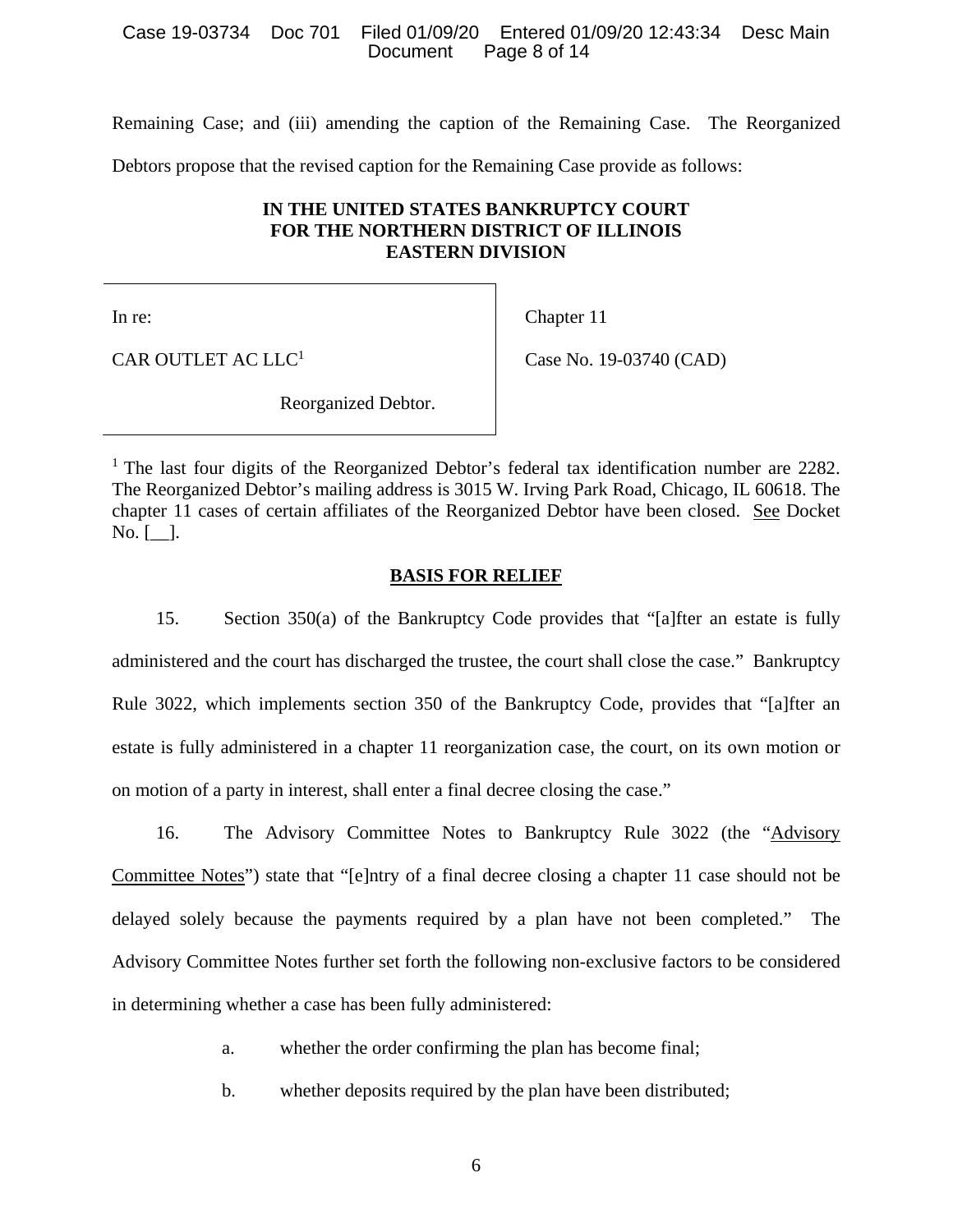#### Case 19-03734 Doc 701 Filed 01/09/20 Entered 01/09/20 12:43:34 Desc Main Page 9 of 14

- c. whether the property proposed by the plan to be transferred has been transferred;
- d. whether the debtor or the successor of the debtor has assumed the business or the management of the property dealt with by the plan;
- e. whether payments under the plan have commenced; and
- f. whether all motions, contested matters, and adversary proceedings have been finally resolved.

Fed R. Bankr. P. 3022 Advisory Committee's note (1991).

17. Courts have adopted the view that "these factors are but a guide in determining whether a case has been fully administered, and not all factors need to be present before the case is closed." In re Mold Makers, Inc., 124 B.R. 766, 768–69 (Bankr. N.D. Ill. 1990) (holding that the factors listed in the Advisory Committee Notes are "illuminative" but "all of the factors . . . need not be present before the Court will enter a final decree"); see also In re Omega Optical, Inc., 476 B.R. 157, 167 (Bankr. E.D. Pa. 2012) (noting that bankruptcy courts have flexibility in deciding whether an estate is fully administered and may consider the factors set forth in Rule 3022 as well as other relevant factors).

18. Courts have also held that whether a plan of reorganization has been substantially consummated is a key factor to consider in determining whether to enter a final decree. See In re Gates Cmty. Chapel of Rochester, Inc., 212 B.R. 220, 223–24 (Bankr. W.D.N.Y. 1997) (considering substantial consummation as a factor in determining whether to close a case); Walnut Assocs. v. Saidel (In re Walnut Assocs.), 164 B.R. 487, 493 (E.D. Pa. 1994) (same).

19. With respect to the Closing Cases, the factors set forth in the Advisory Committee Notes will have either been satisfied by the hearing on this Motion or are inapplicable, demonstrating that the Closing Cases have been fully administered. Specifically, (i) the Confirmation Order was not appealed and has become final; (ii) the Debtors have emerged from

7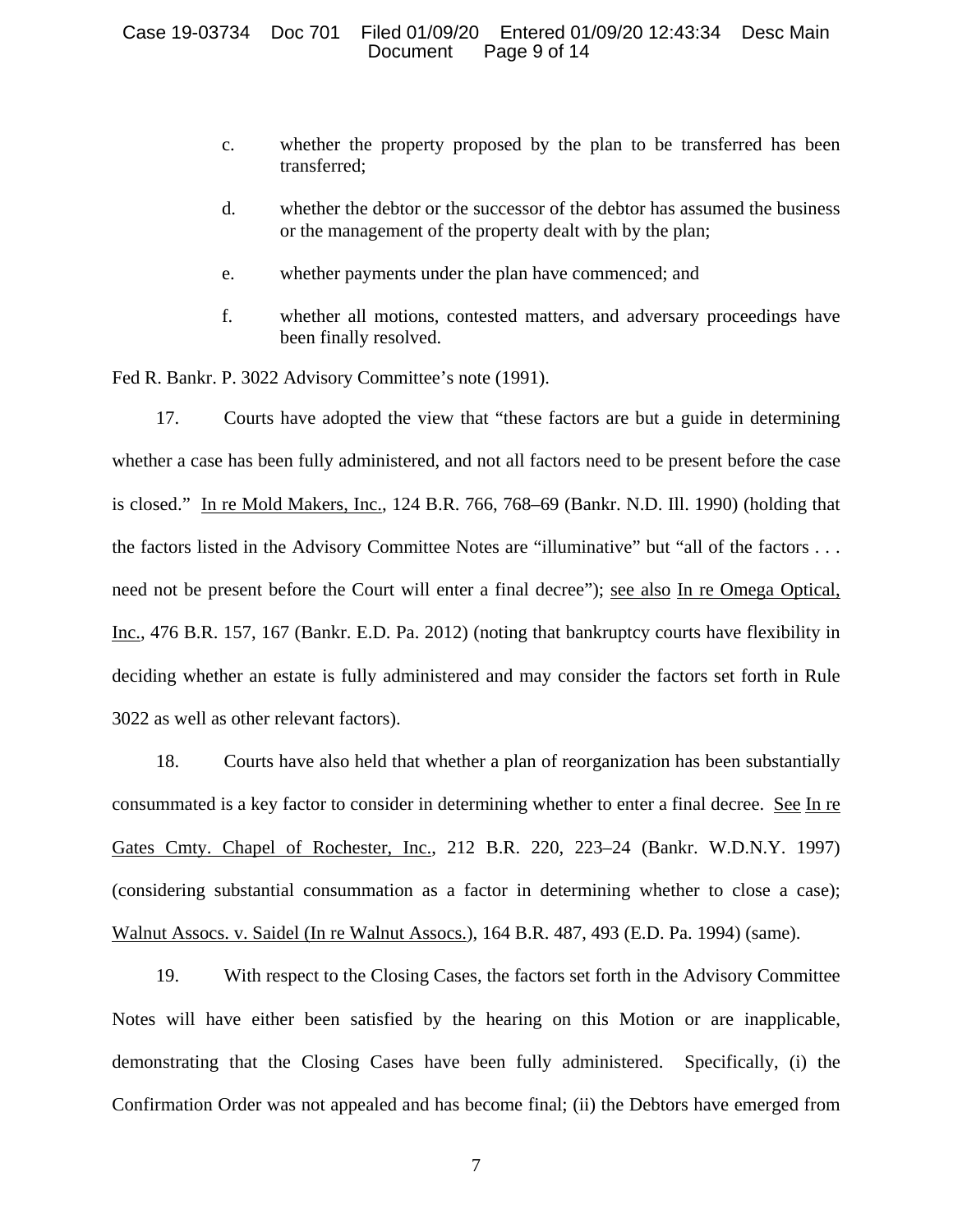#### Case 19-03734 Doc 701 Filed 01/09/20 Entered 01/09/20 12:43:34 Desc Main Page 10 of 14

the chapter 11 cases as reorganized entities; (iii) all transfers of property, payments of claims, and other distributions by the Reorganized Debtors required by the Plan to occur on the Effective Date did so occur; (iv) the Reorganized Debtors have made the distributions provided for under the Plan or will make such distributions in the ordinary course and in accordance with the terms of the Plan; (v) there are no further motions, contested matters, or adversary proceedings for the Reorganized Debtors to resolve;<sup>5</sup> and (vi) the Plan has been substantially consummated.

20. Section 105(a) of the Bankruptcy Code provides that "[t]he court may issue any order, process, or judgement that is necessary or appropriate to carry out the provisions of [the Bankruptcy Code.]" Closing the Closing Cases and administering any unresolved matters with respect to such cases in the Remaining Case is an appropriate use of the Court's authority under § 105(a) of the Bankruptcy Code.

21. One of the principal purposes behind this motion is to limit the incurrence of quarterly fees payable to the office of the U.S. Trustee by the Reorganized Debtors pursuant to 28 U.S.C. § 1930 ("Section 1930 Fees"). The Reorganized Debtors paid \$146,191 in Section 1930 Fees for the calendar quarter ended September 30, 2019, and the Reorganized Debtors expect that the amount to be paid for the calendar quarter ending December 31, 2019 will be comparable. This is a substantial financial burden on the Reorganized Debtors, and any further amounts paid in Section 1930 Fees will ultimately reduce recoveries by the Reorganized Debtors' creditors and/or interest holders under the Plan. Moreover, because the Closing Cases are fully administered, the burden of the payment of Section 1930 Fees is without a corresponding benefit to the Debtors' estates, their creditors, or their interest holders.

 $\overline{a}$ 

<sup>&</sup>lt;sup>5</sup> No matters remain pending in this Court pursuant to the Sales Tax Motion or Sales Tax Appeal, and any further matters relating to the Sales Tax Appeal which may arise may be resolved in the Remaining Case.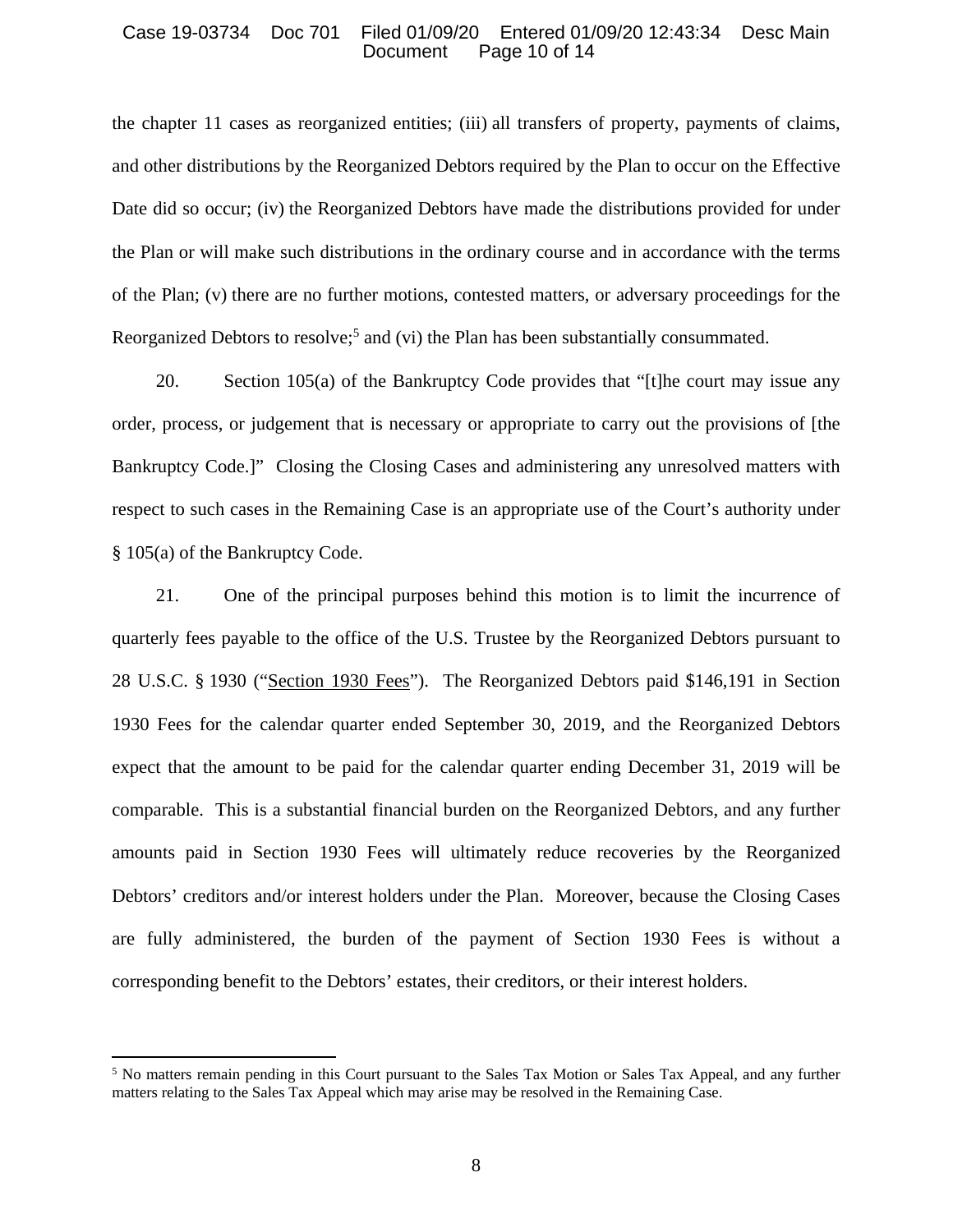#### Case 19-03734 Doc 701 Filed 01/09/20 Entered 01/09/20 12:43:34 Desc Main Page 11 of 14

22. Courts have noted that entry of a final decree is appropriate to end the accrual of Section 1930 Fees. In re Jay Bee Enters., Inc., 207 B.R. 536, 539 (Bankr. E.D. Ky. 1997) (the court noted that it seemed "appropriate to close [the] case to stop the financial drain on the debtor" on account of the Section 1930 Fees); In re Junior Food Mart of Ark., Inc., 201 B.R. 522, 524 (Bankr. E.D. Ark. 1996) (closing case to stop the accrual of Section 1930 Fees).

23. Though the Sales Tax Appeal remains pending in the District Court, further proceedings in this Court will only be required if the District Court issues a remand, and all matters in the Closing Cases have been resolved. Notably, the only Debtor which requested the issuance of sales tax credits by the IDOR pursuant to the Sales Tax Motion is Car Outlet AC LLC ("Car Outlet AC"), and the Reorganized Debtors are requesting that Car Outlet AC's chapter 11 case—the Remaining Case—remain open at this time. To the extent the Sales Tax Appeal is remanded to the Court for further proceedings, such proceedings may be held in the Remaining Case. Further, while the Reorganized Debtors do not anticipate any further matters arising with respect to the Closing Cases, to the extent any such matters arise, they may be addressed in the Remaining Case or, alternatively, with the reopening of the chapter 11 cases of the relevant Debtor(s).

24. Finally, Local Rule 3022-1 states that "debtors…moving after Chapter 11 plan confirmation either to close the case or enter a final decree must…state within the notice or motion the actual status of payments due to each class under the confirmed plan." In satisfaction of Local Rule 3022-1, the Reorganized Debtors state as follows:

| <b>Class</b> | <b>Claims and Interests</b> Impairment      |          | <b>Status</b>                                                             |
|--------------|---------------------------------------------|----------|---------------------------------------------------------------------------|
| Class 1      | First Lien Credit<br><b>Facility Claims</b> | Impaired | Satisfied prior to the date of this<br>Motion in accordance with the Plan |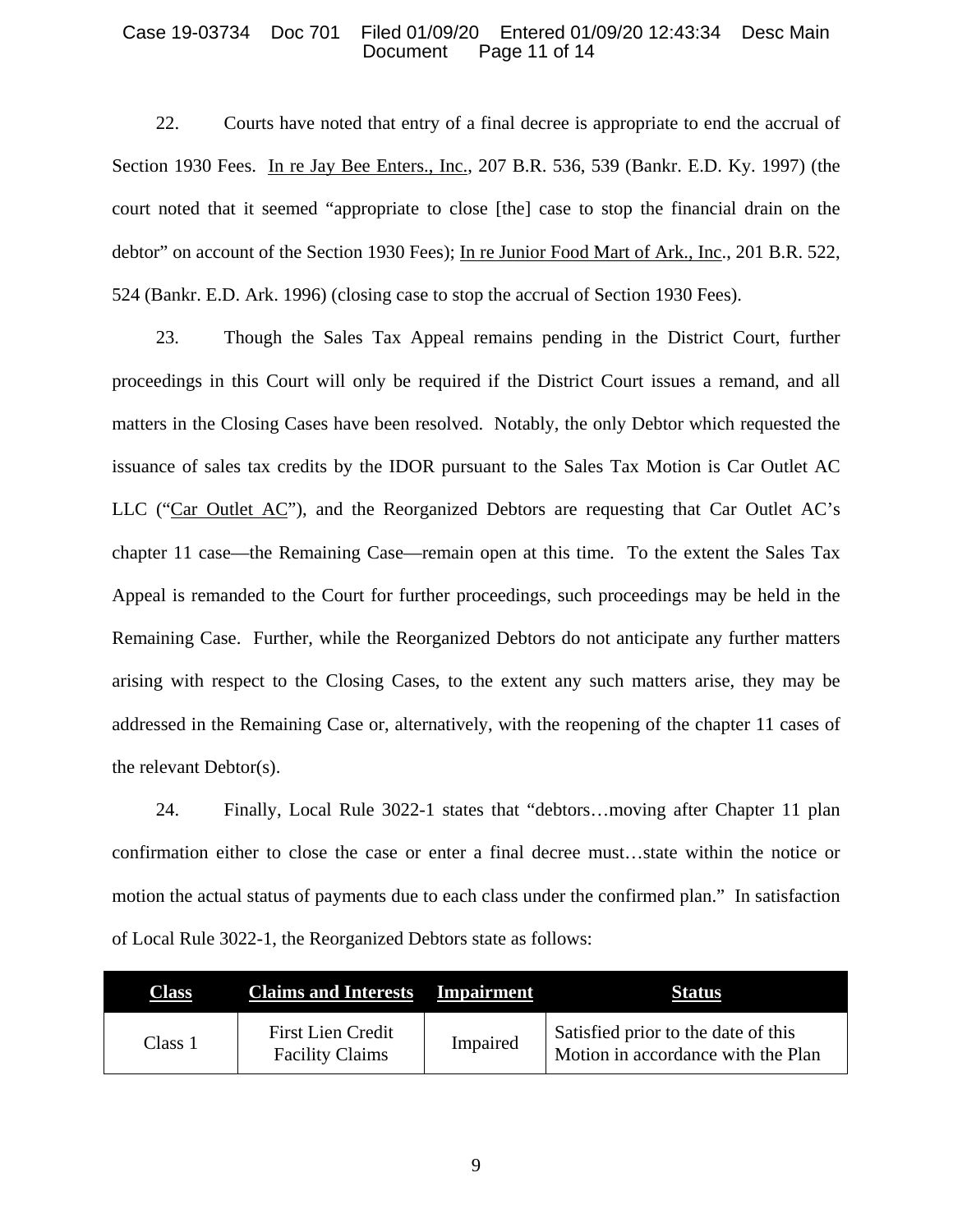### Case 19-03734 Doc 701 Filed 01/09/20 Entered 01/09/20 12:43:34 Desc Main Page 12 of 14

| <b>Class</b>       | <b>Claims and Interests</b>                   | <b>Impairment</b>        | <b>Status</b>                                                                                                                                                                                                                                                                |
|--------------------|-----------------------------------------------|--------------------------|------------------------------------------------------------------------------------------------------------------------------------------------------------------------------------------------------------------------------------------------------------------------------|
| Class 2            | <b>Second Lien Term</b><br><b>Loan Claims</b> | Impaired                 | Satisfied prior to the date of this<br>Motion in accordance with the Plan                                                                                                                                                                                                    |
| Class 3            | Third Lien Term Loan<br>Claims                | Impaired                 | Satisfied prior to the date of this<br>Motion in accordance with the Plan                                                                                                                                                                                                    |
| Class 4            | <b>Other Priority Claims</b>                  | Unimpaired               | Satisfied prior to the date of this<br>Motion in accordance with the Plan                                                                                                                                                                                                    |
| Class 5            | <b>Other Secured Claims</b>                   | Unimpaired               | Satisfied prior to the date of this<br>Motion in accordance with the Plan                                                                                                                                                                                                    |
| Class 6            | Convenience<br><b>Unsecured Claims</b>        | Unimpaired               | Satisfied prior to the date of this<br>Motion in accordance with the Plan                                                                                                                                                                                                    |
| Class <sub>7</sub> | <b>General Unsecured</b><br>Claims            | Impaired                 | GUC Cash Pool to be distributed and<br>Class A Units in Newco to be issued<br>to Holders of Class 7 Claims prior to<br>the date of the hearing on this<br>Motion; Tax Credit Proceeds to be<br>distributed in accordance with the<br>Plan if the relevant conditions are met |
| Class 8            | <b>Intercompany Claims</b>                    | Unimpaired /<br>Impaired | Satisfied prior to the date of this<br>Motion in accordance with the Plan                                                                                                                                                                                                    |
| Class 9            | Interests in COHI and<br>TFII                 | Impaired                 | Satisfied prior to the date of this<br>Motion in accordance with the Plan                                                                                                                                                                                                    |
| Class 10           | Interests in Subsidiary<br>Debtors            | Unimpaired /<br>Impaired | Satisfied prior to the date of this<br>Motion in accordance with the Plan                                                                                                                                                                                                    |

25. Accordingly, the Reorganized Debtors submit that there is ample justification for entry of a final decree closing the Closing Cases, and request that the Court enter the Proposed Final Decree.

## **NOTICE**

26. Notice of this Motion will be provided to (i) the U.S. Trustee; (ii) BMO as Administrative Agent under the A&R First Lien Credit Facility and counsel thereto;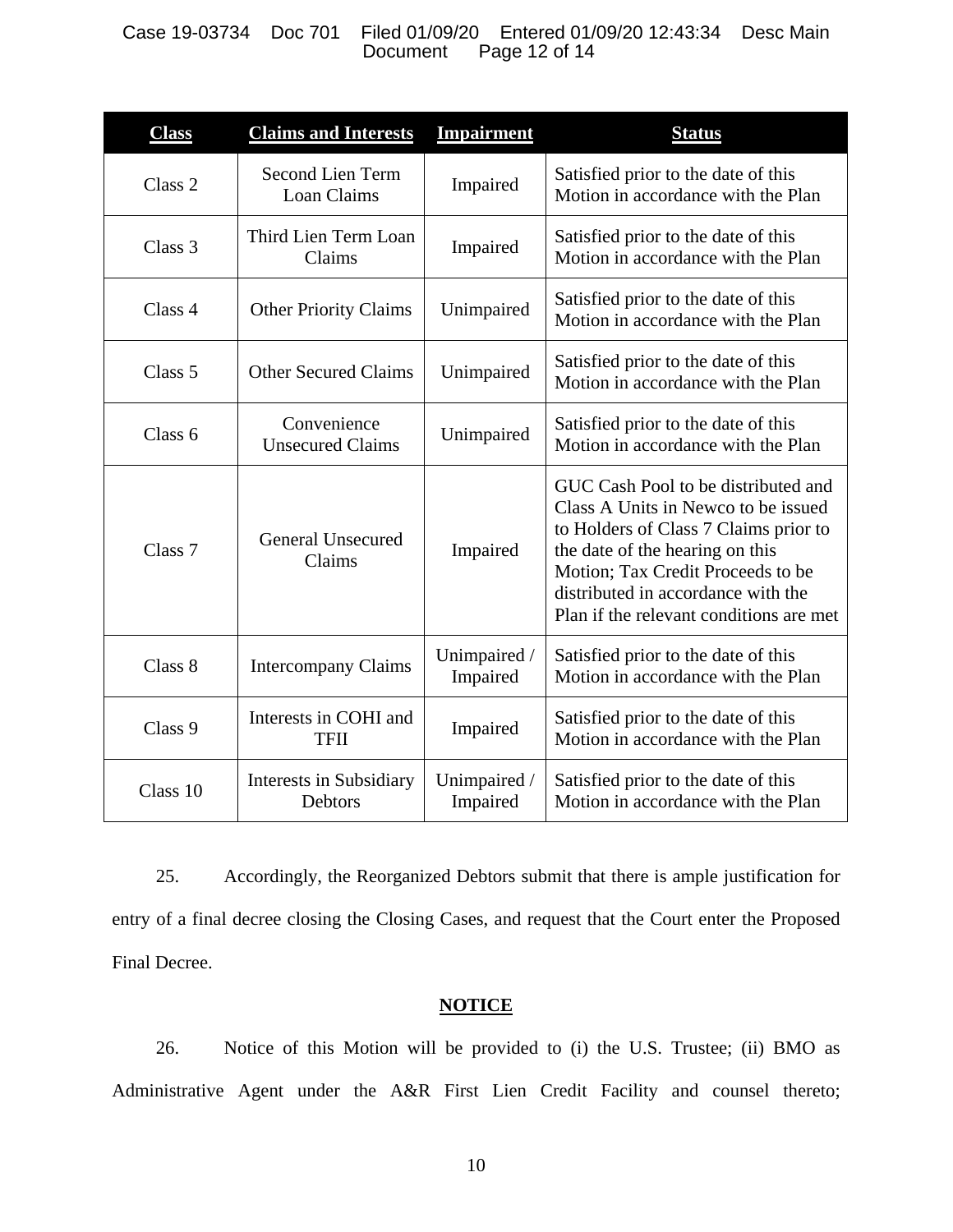#### Case 19-03734 Doc 701 Filed 01/09/20 Entered 01/09/20 12:43:34 Desc Main Page 13 of 14

(iii) Westlake as Lender under the A&R Second Lien Term Loan and counsel thereto; (iii) 11 x 11, LLC as Administrative Agent under the A&R Third Lien Term Loan and counsel thereto; (iv) the United States Attorney's Office for the Northern District of Illinois; (v) the Internal Revenue Service; (vi) the United States Department of Justice; (vii) all of the Debtors' known creditors; and (vii) any party that has requested notice pursuant to Bankruptcy Rule 2002. The Reorganized Debtors submit that, in light of the nature of the relief requested, no other or further notice need be given.

[*Remainder of page intentionally left blank*]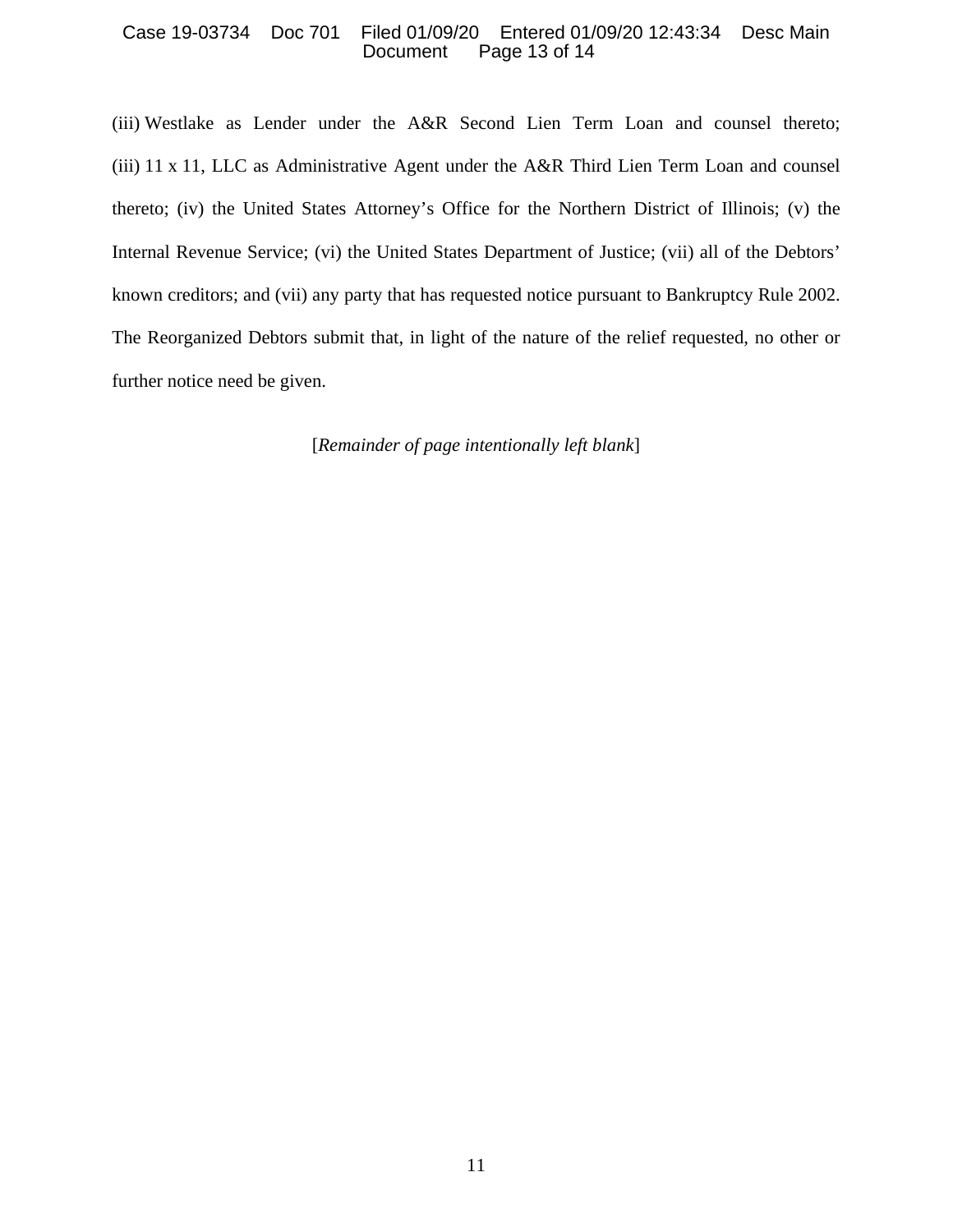#### Case 19-03734 Doc 701 Filed 01/09/20 Entered 01/09/20 12:43:34 Desc Main Page 14 of 14

WHEREFORE, the Reorganized Debtors request entry of the Proposed Final Decree, substantially in the form attached to the Motion as **Exhibit A**, (i) closing the Closing Cases and leaving open the Remaining Case; (ii) providing that, subsequent to the entry of the Proposed Final Decree, any pending or future matters regarding the Closing Cases shall be addressed in the Remaining Case; (iii) amending the caption of the Remaining Cases; and (iv) granting such other and further relief as is necessary and proper.

Dated: January 9, 2020 Chicago, Illinois

## SIDLEY AUSTIN LLP

*/s/ Bojan Guzina* Bojan Guzina (ARDC #6277585) Jackson T. Garvey (ARDC #6320652) One South Dearborn Street Chicago, Illinois 60603 Telephone: (312) 853-7000 Facsimile: (312) 853-7036

## ATTORNEYS FOR THE REORGANIZED DEBTORS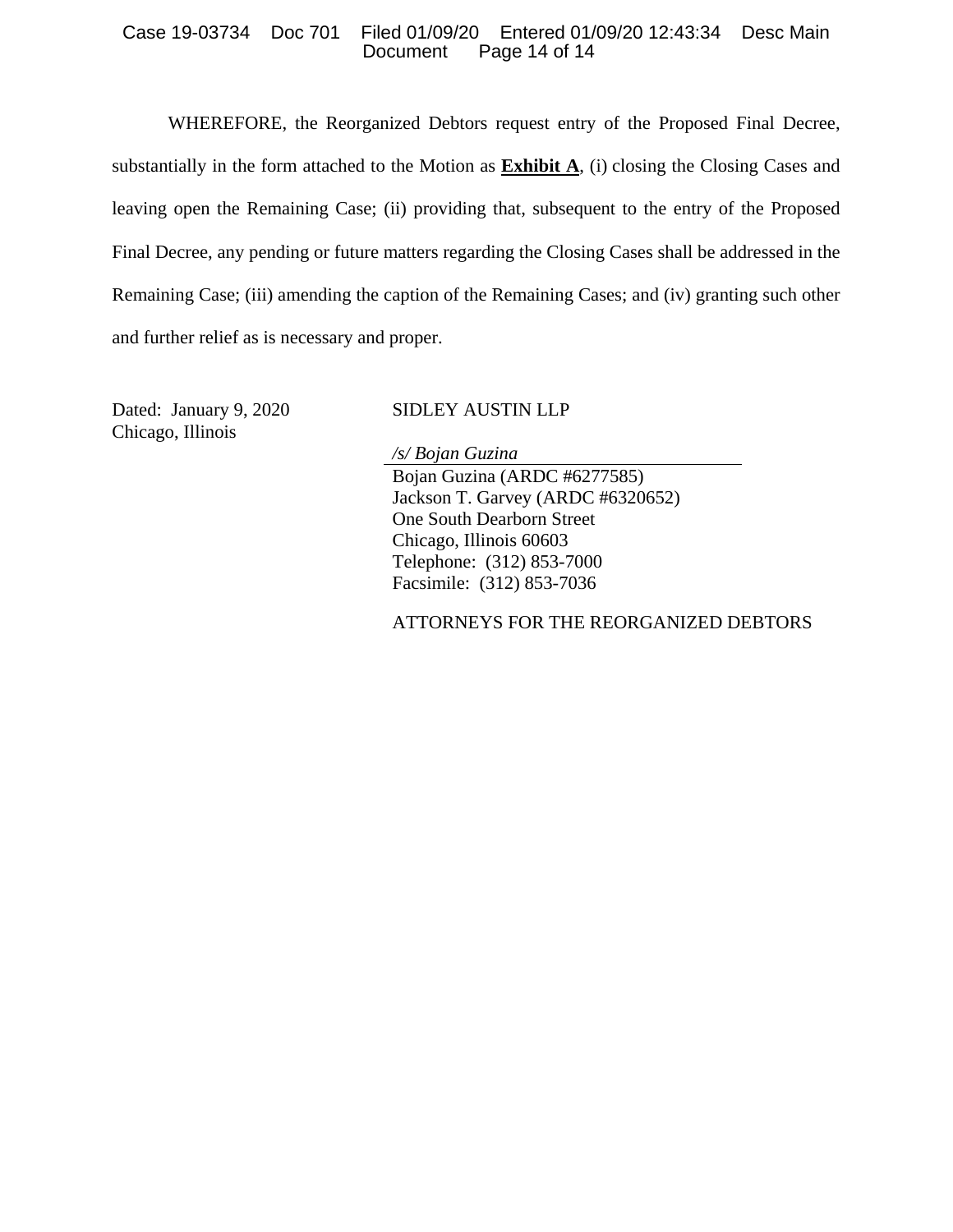## UNITED STATES BANKRUPTCY COURT NORTHERN DISTRICT OF ILLINOIS Eastern Division

| In Re:                                    | BK No.:  |
|-------------------------------------------|----------|
|                                           | (Jointly |
|                                           | Chapter: |
| TOTAL FINANCE INVESTMENT INC., et)<br>al. | Honorab  |
| Dektor(s)                                 |          |

 $(\text{Chapter: } 11)$ BK No.: 19-03734 (Jointly Administered) Honorable Carol A. Doyle

## **FINAL DECREE CLOSING CERTAIN CASES AND AMENDING CAPTION OF THE REMAINING CASES**

Upon consideration of the Reorganized Debtors' Motion for Entry of Final Decree Closing Certain Cases and Amending the Case Caption (the "Motion"), by which the Reorganized Debtors request the entry of a final decree closing the cases set forth on Schedule 1 hereto (the "Closing Cases") pursuant to sections 105(a) and 350(a) of the Bankruptcy Code, Bankruptcy Rule 3022, and Local Rule 3022-1, it is HEREBY ORDERED THAT:

 1. The Motion is GRANTED. All capitalized terms used but not defined in this Final Decree have the meanings ascribed to them in the Motion.

 2. The cases of the Reorganized Debtors identified on Schedule 1 to this Final Decree are hereby CLOSED pursuant to section 350(a) of the Bankruptcy Code, effective as of the date of the entry of this Final Decree.

 3. Entry of this Final Decree is without prejudice to the rights of the Reorganized Debtors or any other party in interest to seek to reopen any of the Closing Cases for cause pursuant to section 350(b) of the Bankruptcy Code.

 4. The Remaining Case (Case No. 19-03740) will remain OPEN pending further order of the Court and shall be administered under the amended caption attached to this Final Decree as Schedule 2.

 5. The Reorganized Debtors shall complete all remaining quarterly reports with respect to the Closing Cases and shall pay all fees due and owing under 28 U.S.C. § 1930 with respect to disbursements made in the Closing Cases on the date that such fees are due.

 6. The Reorganized Debtors shall not be obligated to pay quarterly fees pursuant to 28 U.S.C. § 1930 (a) with respect to the Closing Cases for any period after the date of the entry of this Final Decree.

 7. The requirement to file further post-confirmation reports for the Closing Cases is hereby waived. All further reporting shall occur in the Remaining Case.

 8. The Clerk of the Court shall enter this Final Decree on the docket of each of the Closing Cases, and thereafter each such docket shall be marked as "Closed."

 9. The Reorganized Debtors and Kurtzman Carson Consultants LLC, the Debtors' claims and noticing agent, are authorized to take all actions that may be necessary to undertake the relief granted in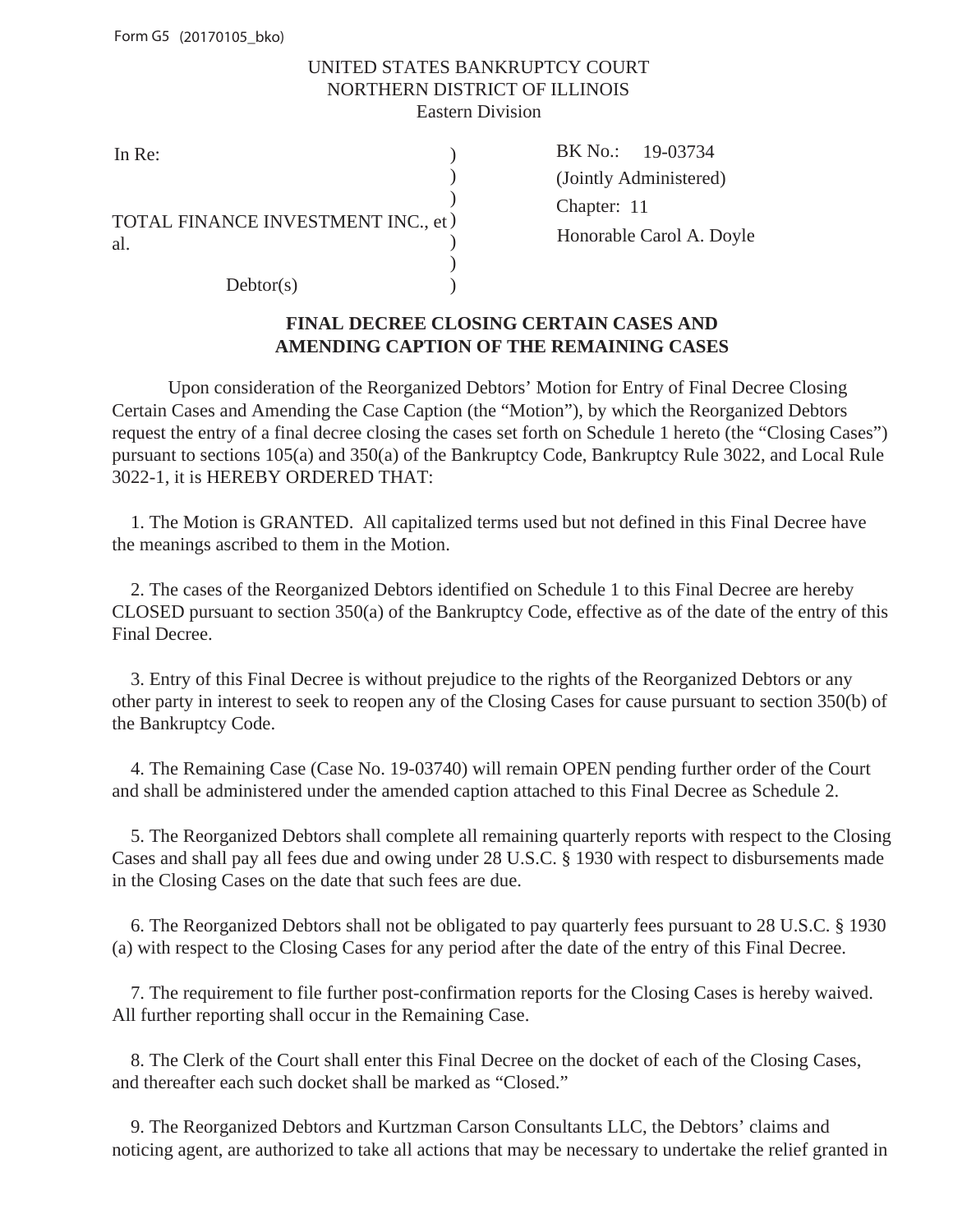Form G5 (20170105\_bko) this Final Decree.

 10. This Court shall retain jurisdiction to hear and determine any matters or disputes related to the Closing Cases, including, without limitation, matters related to the Sales Tax Motion, Sales Tax Order, and Sales Tax Appeal, and any matters or disputes relating to the effect of discharge and/or injunction provisions contained in the Plan and/or the Confirmation Order.

 11. The terms and conditions of this Final Decree shall be immediately effective and enforceable upon its entry.

Enter:

Dated: United States Bankruptcy Judge Honorable Carol A. Doyle

## **Prepared by:**

Bojan Guzina (ARDC # 6277585) Jackson T. Garvey (ARDC #6320652) One South Dearborn Street Chicago, Illinois 60603 Telephone: (312) 853-7000 Facsimile: (312) 853-7036

ATTORNEYS FOR THE REORGANIZED DEBTORS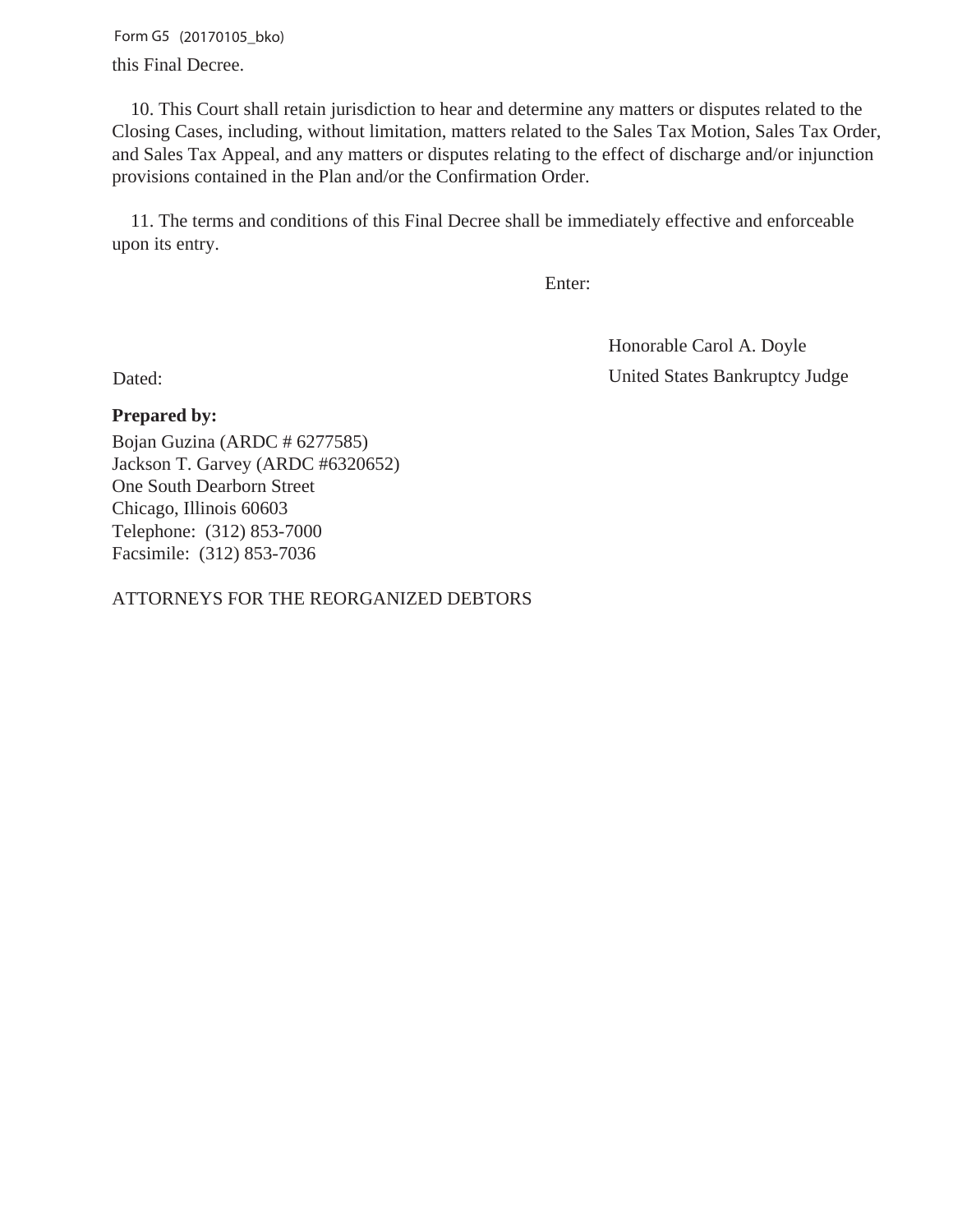## **Schedule 1**

# **Closing Cases**

| <b>Name of Debtor</b>              | <b>Case Number</b> |
|------------------------------------|--------------------|
| Total Finance Investment Inc.      | 19-03734           |
| Car Outlet Holding Inc.            | 19-03737           |
| Full Service Auto Repair AC LLC    | 19-03744           |
| Todo Seguro AC LLC                 | 19-03746           |
| Todo Seguro Premium Finance AC LLC | 19-03748           |
| Total Finance AC LLC               | 19-03752           |